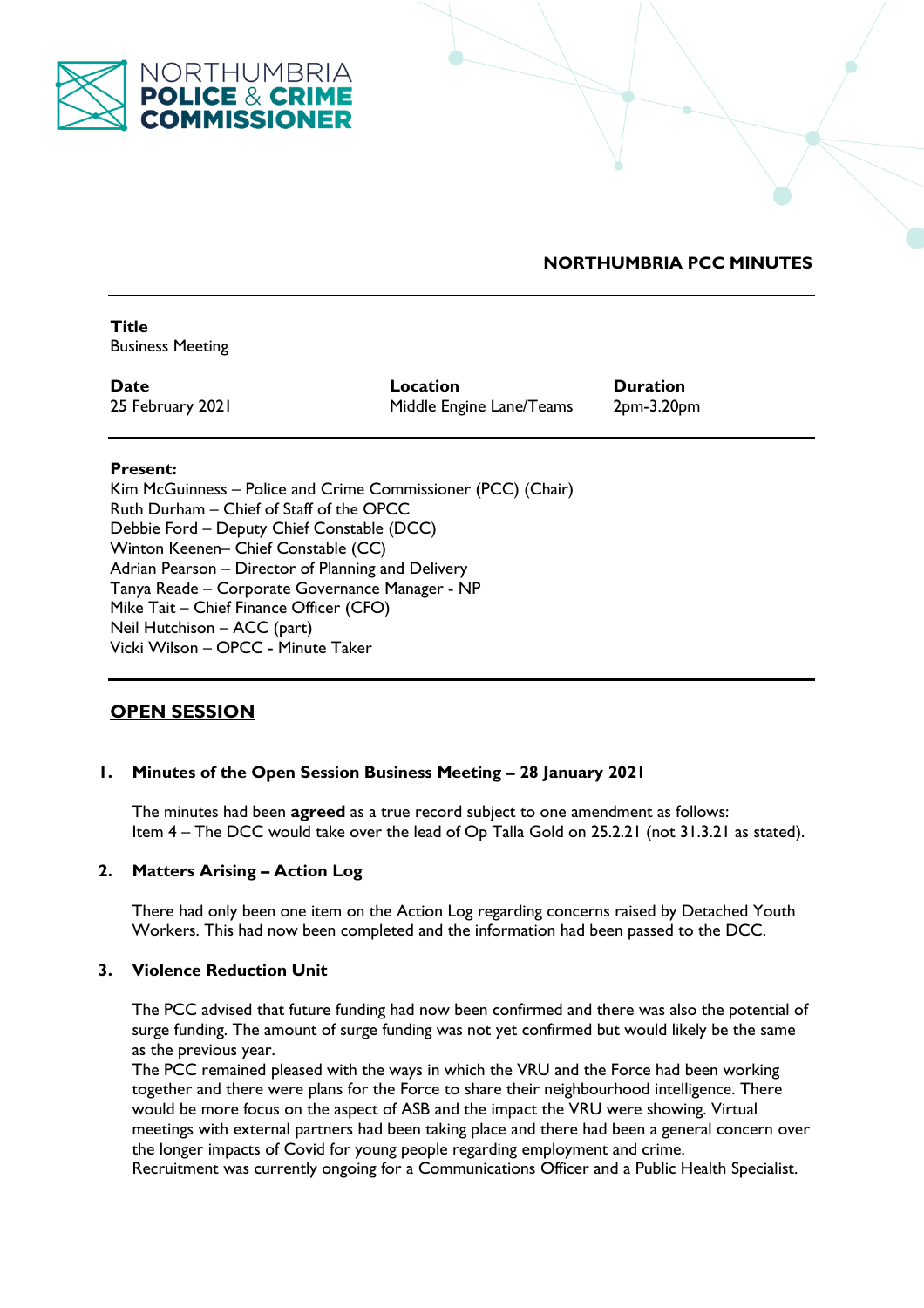

The DCC requested Steven Hume (Director of VRU) join a meeting with Senior Leaders of the Force to discuss the work of the VRU to broaden the understanding. The PCC **agreed** to this and also offered to join the meeting if needed.

### **ACTION 1 – The DCC would invite Steven Hume to a meeting with the Force to discuss the work of the VRU.**

ACC Hutchison joined the meeting.

# **4. Op Talla (Covid 19) Response and Recovery Planning**

The DCC advised that the Force were in a strong position regarding response. There was a robust plan in place for the next few months and there were no real concerns other than the lack of certainty over the backlog of cases within the court system.

The PCC passed on positive feedback from Catherine McKinnell MP regarding the way in which the Force had handled the FPNs throughout the pandemic. The DCC thanked ACC Neil Hutchison and Janice Hutton for their excellent work in dealing with the community. The CC advised that the Force had the highest number of FPNs issued and the lowest rate of attrition which was a positive benchmark, and thanked all of the operational officers involved with this.

The Chief of Staff advised that HMCTS had given feedback that the region had the highest defective trial rate ever known. There were discussions ongoing regarding how to use the courts more effectively and a notion of 'flipping' had been put forward. This was using the Magistrates Court as a Crown Court.

The Crown Court would be introducing multi handed trials and also lateral flow testing. Due to the progress being made with regards to the backlog of court cases, the region had not been targeted for a Nightingale Court. This had been a national decision.

A discussion took place over the lack of transparency regarding the timeline of the backlog being cleared. The CC expressed concern over the impact this may have on the Police and the likelihood of victim attrition increasing, and would escalate this issue. The DCC would add this to the Joint Risk Register.

Following a query, the Chief of Staff **agreed** to pass the LCJB Recovery Risk Register and the Demand Mapping to the DCC.

Newcastle Magistrates Court would open on 6.4.21. The CPS currently had an R Rate of under one. There were two national inspections imminent.

### **ACTION 2 – The Chief of Staff would pass the LCJB Recovery Risk Register and Demand Mapping to the DCC.**

*It had been agreed that the Community Engagement Strategy and National Issues Impacting Policing – following - would be swopped around on the agenda for the purposes of ACC Hutchison's attendance.*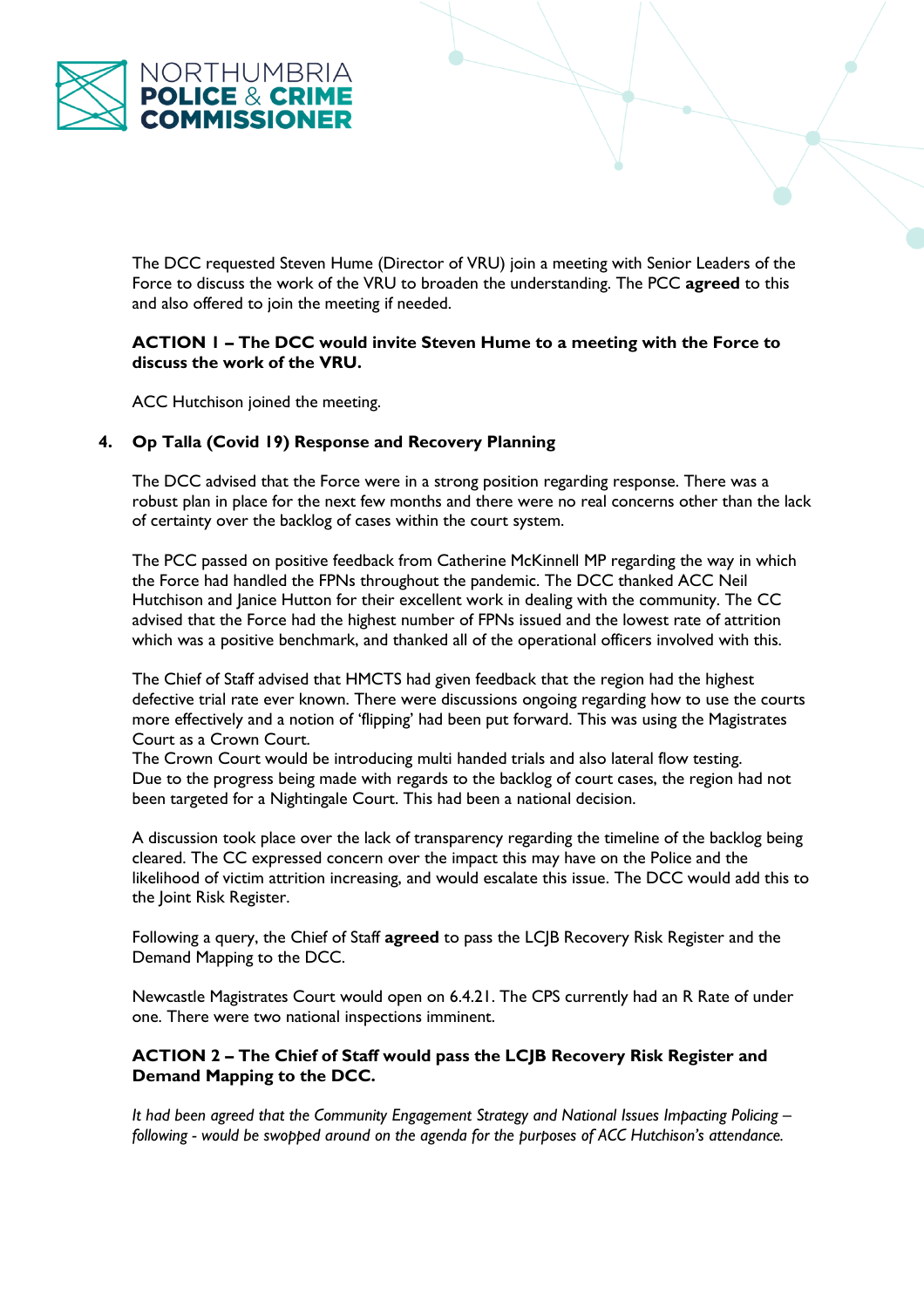

# **5. Community Engagement Strategy**

ACC Hutchison shared the Community Engagement Strategy and outlined each section in detail. The presentation covered how the strategy would be implemented, and how the impact would be measured. The topics covered were as follows:

- Force Priorities and Commitment
- Engagement Work Streams; Protecting the Vulnerable, Effective Justice, Preventing Crime and Disorder, Outstanding Organisation, Intelligent Policing, Engaged Communities
- Governance Structure
- Next Steps
- **Impact Measures**

The PCC felt this was a robust strategy and would help equalise the outcomes from the various Authority areas allowing a more focused approach on their individual priorities. The PCC also felt the broad reach of this strategy would assist with the diversion and equality agenda.

Following a query from the PCC, ACC Hutchison advised that there would be a fair balance of reporting and active work within the community.

ACC Hutchison was thanked for his presentation and then left the meeting.

# **6. National Issues Impacting Policing**

The DCC had gathered answers to the questions put forward by the APCC regarding the EU Exit and agreed to send these to the Chief of Staff.

The DCC highlighted a successful case involving a person being arrested abroad in-conjunction with the Spanish Police.

It was **agreed** going forward that this agenda item would be assigned to all, as opposed to only the DCC.

# **7. Police and Crime Plan**

The PCC advised the Police and Crime Plan had now been officially launched and thanked the CC for his involvement with the Facebook launch, which was a success. Positive feedback had been given from the journalist involved due to the event being unscripted. It was hoped further online discussions of this nature would take place as it was felt many of the comments had led to effective discussions.

The OPCC Operating Plan was currently being devised in-conjunction with the priorities of the Police and Crime Plan. The PCC hoped to ensure the scrutiny meetings going forward would be less report heavy and this would be reflected at the Police and Crime Panel meetings. The DCC advised work was ongoing regarding the Delivery Plan.